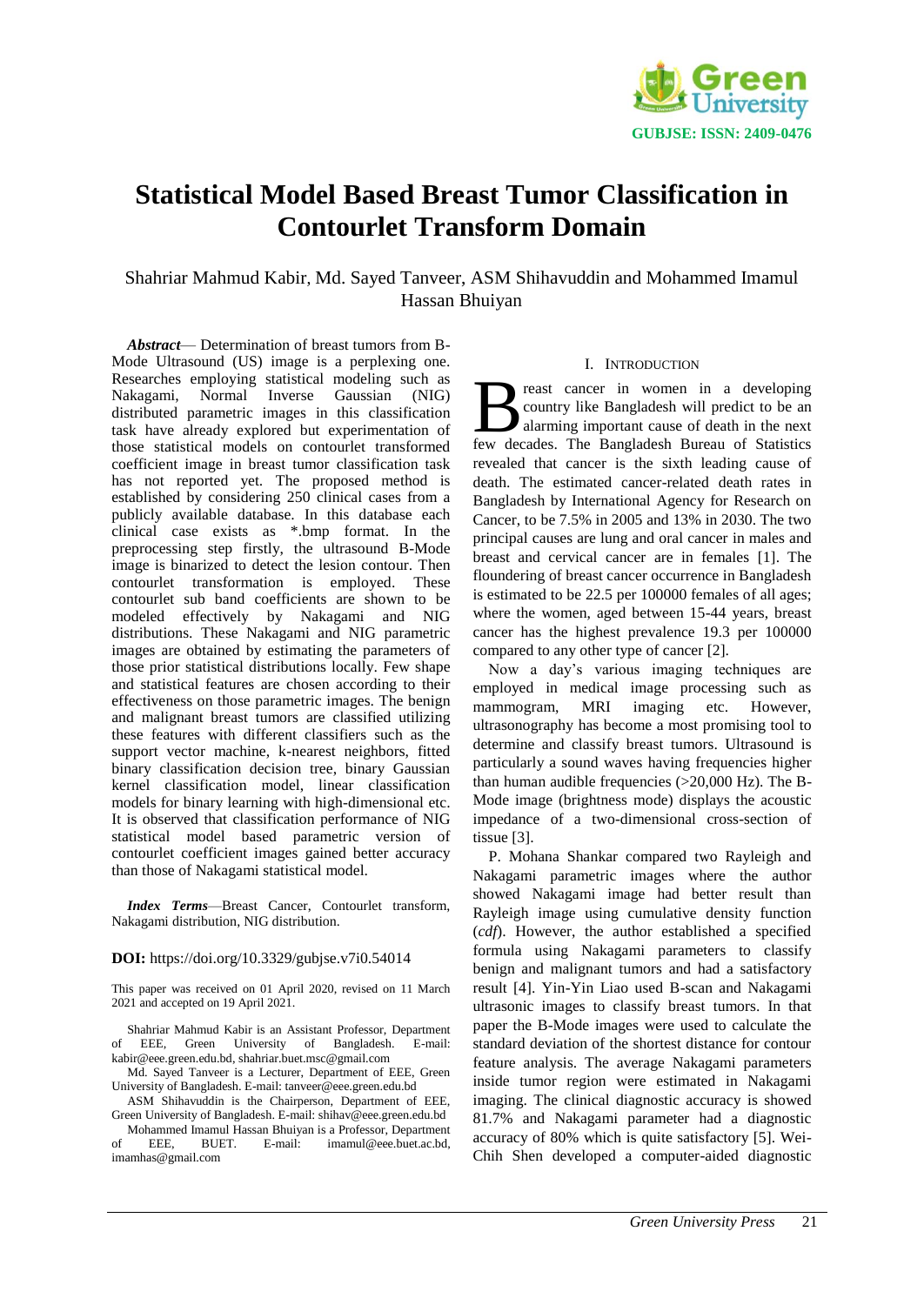(CAD) system where the author specified few shape features and Posterior Acoustic Features were employed [6]. Their experimentation concluded of 265 images where 174 were benign and 91 were malignant and the performance report is quite satisfactory. A novel approach employing empirical mode decomposition (EMD) in digital wavelet transform (DWT) domain is represented for classification of breast tumors with a high degree of classification accuracy in [7].

The proposed system is verified with the biopsy result of 250 clinical cases where 100 are benign and 150 are malignant cases. Those benign and malignant B-Mode US best frame images are predefined and separately stored by a radiologist in this database. The objective is to study the classification accuracy of the contourlet transformed Nakagami and NIG distributed breast masses in a comparative analysis. Firstly, the B-Mode image is binarized, which is subjected to contourlet transformation. Afterward, Nakagami and NIG parametric images are estimated from those contourlet coefficients. In the proposed system a marker-based auto segmentation method is employed to detect the lesion contour. The feature extraction process consists of only ten but effective statistical and shape features those are studied on Nakagami and NIG parametric images. Later, the classification accuracies are achieved using five classifiers such as the support vector machine (SVM), k-nearest neighbors (KNN), fitted binary classification decision tree (BCDT), binary Gaussian kernel classification model (BGKC), linear classification models for binary learning with high-dimensional (BLHD) etc.

This paper is organized as the section II represent a short introduction of contourlet transformation. The Nakagami and NIG probability density functions (*pdf*s) are summarized in Section III. The proposed methodology is depicted in Section IV. The experimental results are revealed in Section V and the conclusion is in Section VI.



Fig. 1. A conceptual view of contourlet filter bank.

## II. CONTOURLET TRANSFORM DOMAIN

The uniqueness of the contourlet transformation is a filter bank that has the ability to decouple the multiscale and directional decompositions proposed in [8]. The conceptual set up of this multi-resolution transform domain is shown in Fig.1. The Multiscale decomposition is executed using a Laplacian pyramid and subsequent directional decomposition is executed using a directional filter bank those included in the decoupling operation [9].



## III. THE NAKAGAMI AND NIG *PDF*S

The Nakagami parametric image is obtained from the *pdf* of the corresponding contourlet coefficient under the Nakagami statistical model is given in (1):

$$
f(r) = \frac{2m^m r^{2m-1}}{\Gamma(m)\Omega^m} \exp\left(-\frac{m}{\Omega}r^2\right)U(r) \tag{1}
$$

Here,  $r$  denotes the possible values for the random variable R of the backscattered envelopes. Nakagami parameter *m* is a shape parameter.

The Normal Inverse Gaussian (NIG) is obtained from the *pdf* of the corresponding contourlet coefficient under the NIG statistical model is given in (2):

$$
NIG_{pdf} = \frac{\alpha \delta K_1 \left( \alpha \sqrt{\delta^2 + (x - \mu)^2} \right)}{\pi \sqrt{\delta^2 + (x - \mu)^2}} e^{\delta \gamma + \beta (x - \mu)}
$$
(2)

Where,  $K_i$  denotes a modified Bessel function of the third kind.  $\mu$  is the location parameter,  $\alpha$  controls the tail heaviness,  $\beta$  is asymmetry parameter,  $\delta$  is scale parameter and  $\gamma = \sqrt{\alpha^2 - \beta^2}$ . Examples of the *pdf*s residing in the NIG model are shown in Fig. 2.

## IV. METHODOLOGY

In our proposed method, all the image processing tasks have been carried out using a workstation with an Intel 10th Generation core i7 processor with 6 cores, 2.4 GHz, 16 GB RAM using MATLAB R2020a (MathWorks Inc, USA) software. The step by step execution is summarized in Fig. 3.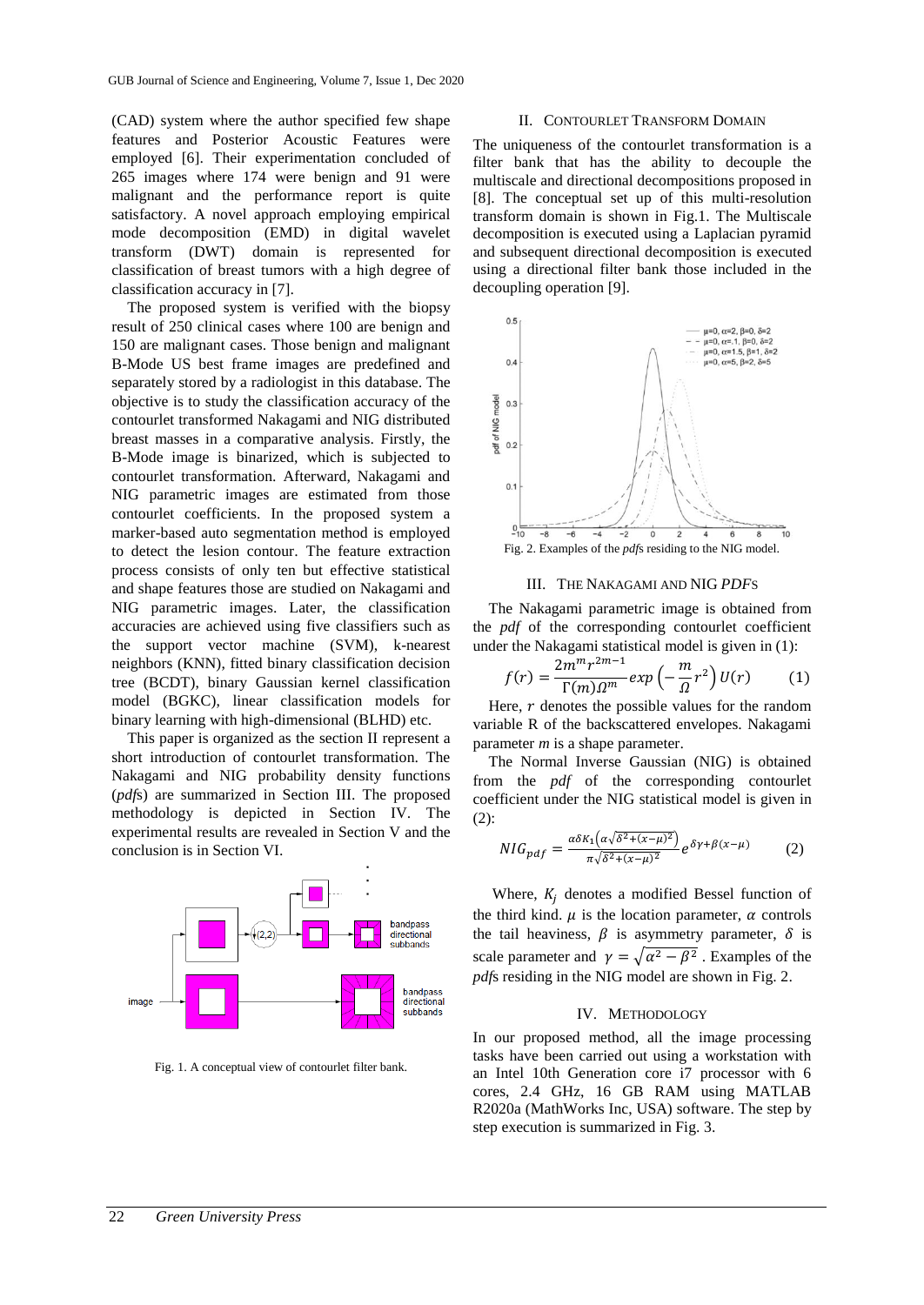

Fig. 3. Proposed methodology for breast tumor classification using classifier.

In this proposed method, 250 B-Mode US images are considered from a publicly available database (Mendeley Data). This database is contributed by Paulo Sergio Rodrigues, available at (https://data.mendeley.com/datasets/ wmy84gzngw/1) [10]. In this database, there are 100 fibroadenoma (benign) cases and 150 malignant cases are existed. All the images are stored in \*.bmp format. In preprocessing step, as the best US frame is chosen previously and stored by a radiologist in this database, the imprecise lesion boundary region is marked manually in the extracted B-Mode image using MATLAB function 'imfreehand'. This marker-based auto segmentation method has the capability to avoid over segmentation. The B-Mode image is reduced in pixels according to the manually selected lesion boundary region as 13 pixels are considered outside of highest most, lowest most, left most and right most lesion region. This resized B-Mode image is converted to binary image using MATLAB function 'imbinarize' (e.g. Fig. 4b). Few MATLAB function are utilized to determine the boundary region of lesion region of interest (ROI) such as 'bwboundaries' and 'visboundaries' etc [11]. Example of lesion boundary detection from a malignant mass is shown in Fig. 4. Later, the estimated binary images are subjected to contourlet transformation using MATLAB functions 'pdfbdec' which act as a pyramidal directional filter bank and 'pdfb2vec' which is used to convert the output of the pyramidal directional filter bank into a vector form. The Unitarian Rule is applied to measure the lesion contour of the contourlet sub-band coefficient images (e.g. Fig. 5). A very few selective contourlet sub-bands are considered in this study to minimize the computational time duration, those can be chosen having maximum resolution in their respective pyramidal decomposition. Those are pyramidal decomposition level-2 with directional



Fig. 4. Example of segmentation through image binarization, (a) B-Mode image, (b) Corresponding Binary image (c) Lesion contour detection.

decomposition level-8 (P2D8), similarly P3D16 and P4D32 etc. It is noted that, the prior contourlet subbands are contains maximum resolution in their respective pyramidal multiscale decomposition level. In addition, the. The Nakagami parameter image (e.g. Fig. 5b) is obtained from the pdf of the corresponding contourlet coefficient under the Nakagami statistical model is given in (1). The Nakagami parametric image is based on the Nakagami parameter map, which is constructed following the method depicted in [5], [12]. The NIG parameter image (e.g. Fig. 5c) is based on the NIG parameter map. It has four parameters  $\mu$ , α, β and δ. α and δ are measured from the estimation process of Normal Inverse Gaussian (NIG) parameter estimation process letting  $\beta \rightarrow 0$ . The process to obtain NIG parameter image is as same as described for Nakagami parameter image in [12]. Lesion boundary regions of the contourlet transformed Nakagami and NIG images are determined as same coordinates as determined in B-Mode US image (e.g. Fig. 5).

 It should be noted that, a large number of ultrasound features does not certainly guarantee the precise classification of breast Tumors. Most of the time, it worsens the performance of the classifier. Moreover, often it needed a high configuration system for computation. In this work, a small number of effective features are chosen based on the criterion used to effective capability in both Nakagami and NIG parametric images. The effectiveness of feature utilization is summarized in terms of variance  $(\sigma)$  in Table-1 where it is seen that in NIG statistical modelbased images the range of feature variances is smaller than that of Nakagami statistical model-based images. In Comparison, few researches were conducted using Nakagami images and had an accuracy of 80% to81.7%, while accuracy of 92.389% obtained using NIG parametric image is significantly better.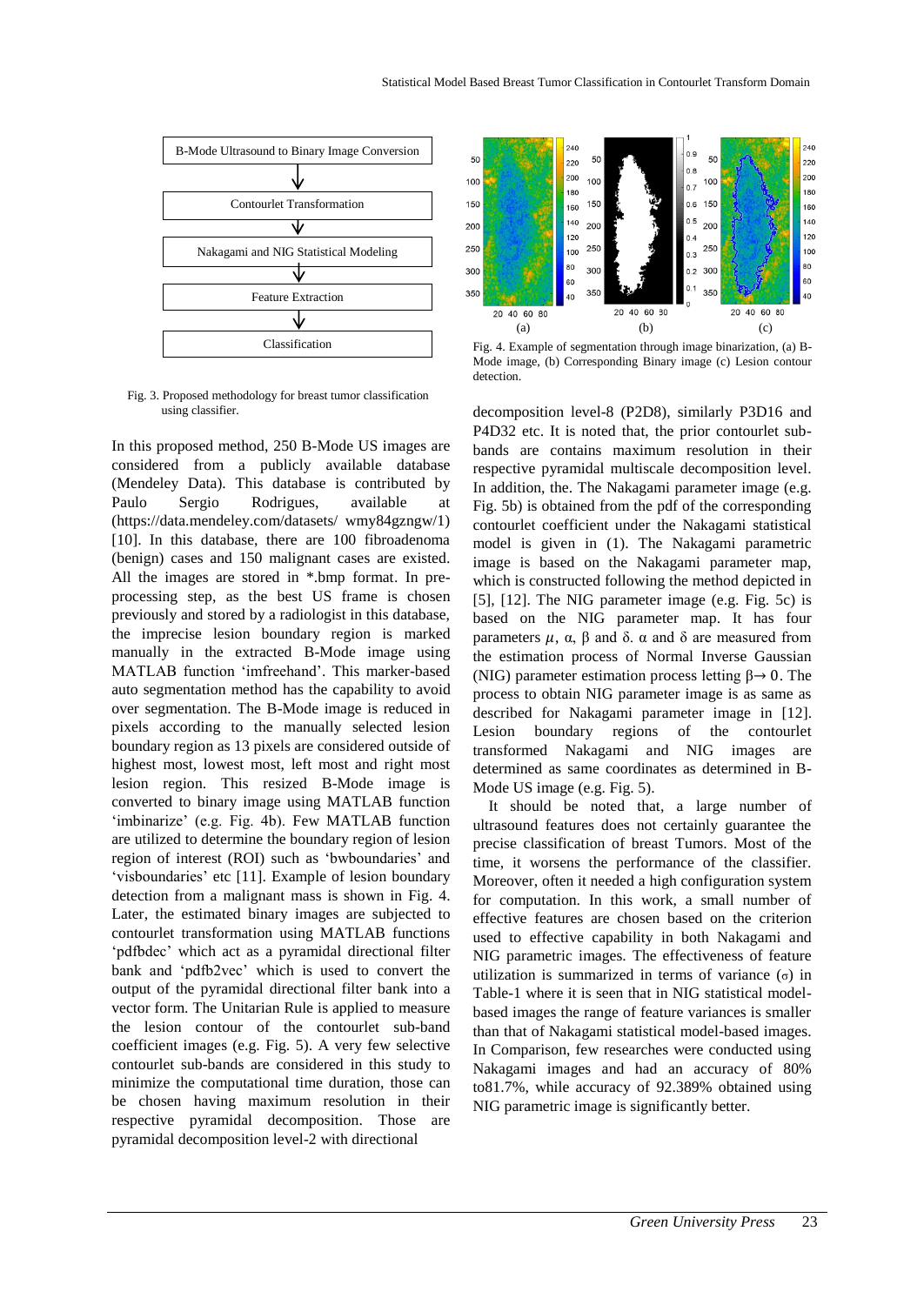| <b>Features with References</b> | Contourlet Transformed Nakagami Image |                              | <b>Contourlet Transformed NIG Image</b> |                                |
|---------------------------------|---------------------------------------|------------------------------|-----------------------------------------|--------------------------------|
|                                 | Benign                                | Malignant                    | Benign                                  | Malignant                      |
| Shape Class [6]                 | $1.61 \leq \sigma \leq 1.96$          | $1.24 \leq \sigma \leq 1.46$ | $0.021 \leq \sigma \leq 0.03$           | $0.006 \leq \sigma \leq 0.012$ |
| Orientation Class [6]           | $0.45 \leq \sigma \leq 0.99$          | $1.30 \leq \sigma \leq 1.77$ | $1.51 \leq \sigma \leq 1.66$            | $2.98 \leq \sigma \leq 3.04$   |
| Margin Class [6]                | $0.46 < \sigma < 1.08$                | $0.83 \leq \sigma \leq 1.44$ | $0.66 \leq \sigma \leq 0.79$            | $1.65 \leq \sigma \leq 1.79$   |
| Lesion Boundary Class [6]       | $0.22 \leq \sigma \leq 0.48$          | $0.06<\sigma \leq 0.26$      | $0.12 \leq \sigma \leq 0.14$            | $0.35<\sigma<0.44$             |
| Echo Pattern Class [6]          | $0.86 < \sigma < 1.87$                | $1.87 \leq \sigma \leq 2.92$ | $0.14 < \sigma < 0.18$                  | $0.24 < \sigma < 0.32$         |
| Texture $[14]$                  | $1.03 \leq \sigma \leq 1.39$          | $0.75 \leq \sigma \leq 0.97$ | $0.029$ ≤ σ ≤0.038                      | $0.005 \leq \sigma \leq 0.015$ |
| Taller Than Wide [15], [16]     | $1.45 \leq \sigma \leq 2.68$          | $2.82 \leq \sigma \leq 6.38$ | $0.21 \leq \sigma \leq 0.36$            | $0.68 \leq \sigma \leq 0.85$   |
| Tilted Ellipse Radius [17]      | $799 \leq \sigma \leq 3443$           | $296 \leq \sigma \leq 1333$  | $896 \leq \sigma \leq 3180$             | $422$ ≤ $\sigma$ ≤1154         |
| Tilted Ellipse Perimeter [17]   | $0.83<\sigma<1.03$                    | $0.91 < \sigma < 1.07$       | $0.89 \leq \sigma \leq 0.98$            | $0.92 \leq \sigma \leq 0.99$   |
| Tilted Ellipse Area [17]        | $1.23 \leq \sigma \leq 2.01$          | $0.99 \leq \sigma \leq 1.68$ | $1.09$ ≤ σ ≤1.58                        | $0.91 \leq \sigma \leq 1.14$   |
| Tilted Ellipse Compactness [17] | $0.93<\sigma<1.72$                    | $0.90 \leq \sigma \leq 1.46$ | $0.91 \leq \sigma \leq 1.08$            | $0.98 \leq \sigma \leq 1.19$   |
| Mean $klv$ [18]                 | $1.81 \leq \sigma \leq 2.52$          | $1.31 \leq \sigma \leq 2.08$ | $1.33 \leq \sigma \leq 1.93$            | $1.12 \leq \sigma \leq 1.42$   |
| Mean $klb$ [19]                 | $2.59 \leq \sigma \leq 3.83$          | $1.91 \leq \sigma \leq 2.87$ | $1.85 \leq \sigma \leq 2.22$            | $1.78 \leq \sigma \leq 2.09$   |

TABLE 1 The variances 'σ' values in feature extraction from both Nakagami and NIG parametric images

# V. EXPERIMENTAL RESULTS

In this proposed method, each clinical case is subjected to contourlet transformation in the prior specified three sub-band coefficients (i.e.  $250*3 = 750$ coefficient images). The best fit tilted ellipses are simulated for measuring geometric features. Five different classifiers are performed for classification purpose. In this context the whole dataset is randomly divided into several groups for training and testing purposes. The 10-fold cross validation process is applied in such a manner that 10% of total clinical cases are chosen as the testing set meanwhile the remaining 90% clinical cases are chosen as the training set. The process is continued until training and testing of all clinical cases are accomplished. The achieved results are compared with the pathological result given in the database which is regarded as the standard. In Table-2, the values of accuracy rates are gathered for both Nakagami and NIG distributions and it is noticed that NIG distribution attained highest classification accuracy rate like 96.38% using KNN classifier. It is also observed that the NIG *cdf* follows the empirical *cdf* more precisely than Nakagami *cdf* in *pp*-plot shown in Fig. 6 which is simulated using (3), (4) from [13]

$$
F_e(x)^t = \frac{2}{\pi} \arcsin\left(\sqrt{F_e(x)}\right) \tag{3}
$$

$$
F_a(x)^t = \frac{2}{\pi} \arcsin\left(\sqrt{F_a(x)}\right) \tag{4}
$$

Instead of scrutinizing a huge number of features, a set of non-redundant features can be more effective in classification purpose. So, our proposed method revealed a small number of effective features those are shown to be sufficient to have a satisfactory result.



Fig. 5. Example of parametric imaging with lesion contour (a) Contourlet coefficient image decomposed at pyramidal level-4 with directional level-32 (P4D32), (b) Corresponding Nakagami parametric image (c) Corresponding NIG parametric image.

## VI. CONCLUSION

In this paper the Normal Inverse Gaussian (NIG) distribution is presented as an appropriate distribution for classification of breast tumor by statistical modelling of contourlet coefficient images. In comparison with Nakagami distribution, the NIG distribution showed comparatively better performance in prior statistical and shape features. Among the other multi-resolution transform domains, the contourlet transform domain is chosen because it has a property like directional decomposition in various dimensions. Moreover, when the pyramidal decomposition levels climbing upward, its directionalities get more verities. This study is perceived on a small data of 250 clinical cases from a publicly available database. A vast study is needed considering a wide range of patient's data with more than 10 contourlet sub-bands to establish this proposed method. In upcoming works, statistical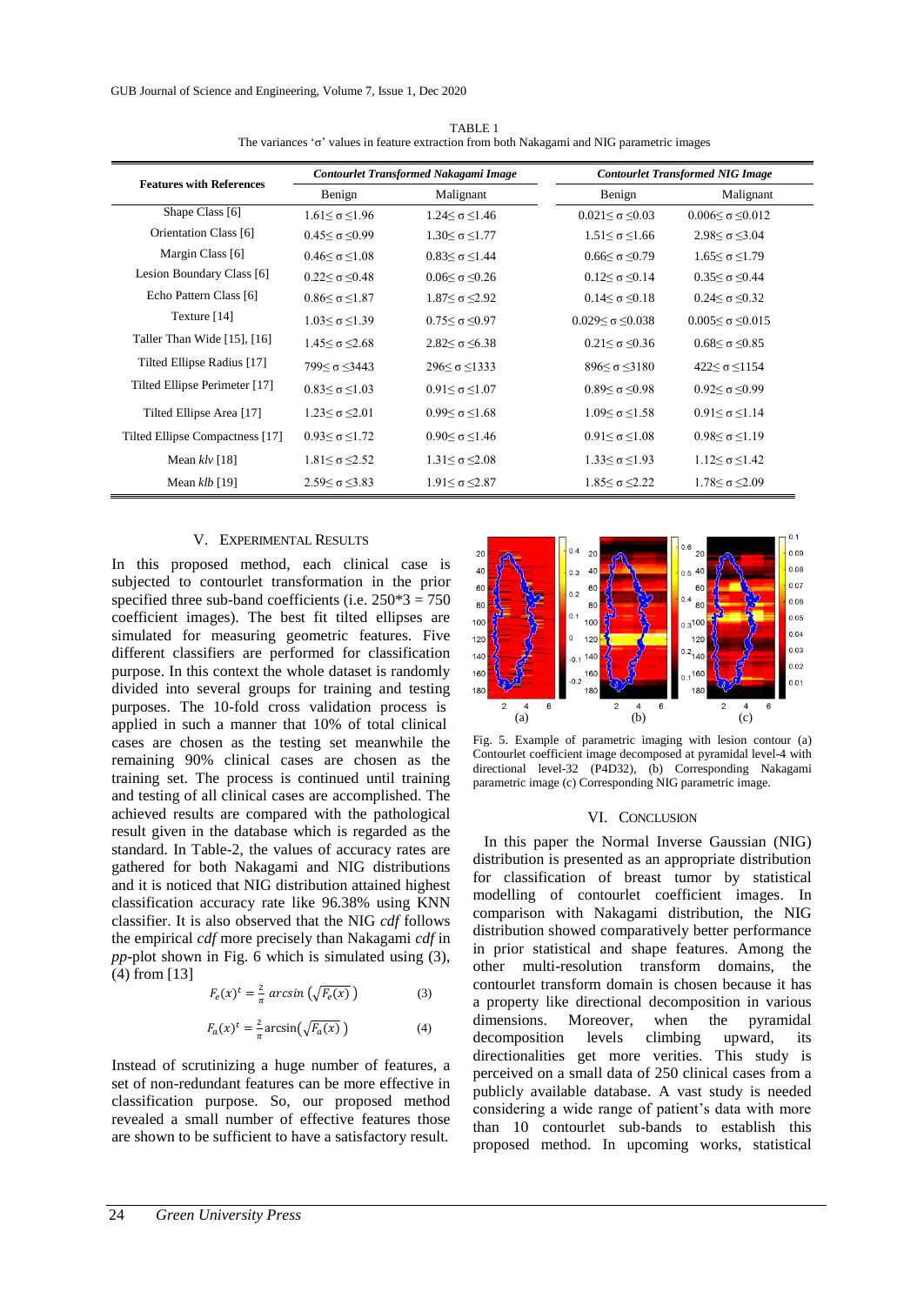model-based breast tumor classification will be experienced on Dual-Tree Complex Wavelet Transform (DT-CWT) and Curvelet Transform domains etc.



Fig. 6. Example of percentile probability plots (*pp-plots*) of Nakagami, NIG and empirical Cumulative density functions (cdfs). Here, it is shown that the NIG *cdf* follows the empirical *cdf* more precisely than Nakagami *cdf*.

## TABLE 2

The performance indices using different classifiers

| <b>Classifiers</b> |             | Accuracy<br>Rate% |  |
|--------------------|-------------|-------------------|--|
|                    | <b>SVM</b>  | 84.779%           |  |
| Nakagami           | <b>KNN</b>  | 85.168%           |  |
|                    | <b>BCDT</b> | 83.592%           |  |
|                    | <b>BGKC</b> | 84.413%           |  |
|                    | <b>BLHD</b> | 84.003%           |  |
| С<br>М             | <b>SVM</b>  | 91.552%           |  |
|                    | <b>KNN</b>  | 92.389%           |  |
|                    | <b>BCDT</b> | 91.294%           |  |
|                    | <b>BGKC</b> | 91.331%           |  |
|                    | <b>BLHD</b> | 92.112%           |  |

### ACKNOWLEDGEMENT

This work was supported in part by the Center for Research, Innovation, and Transformation (CRIT) of Green University of Bangladesh (GUB).

#### **REFERENCES**

- [1] Syed Akram Hussain and Richard Sullivan, "Cancer Control in Bangladesh," Japanese Journal of Clinical Oncology, Volume 43, Issue 12, Pages 1159–1169, December 2013.
- [2] Mohd Anisur Rahman Forazy,"Incidence of breast cancer in Bangladesh," Health Care, vol. 3, issue 3, pp. 53-54, October 2015.
- [3] Wikipedia the free encyclopedia (2019), "Medical ultrasound."[Online].Available:https://en.wikipedia.org/wiki/ Medical\_ultrasound
- [4] P. Mohana Shankar, V.A. Dumane, John M. Reid, Vladimir Genis, Flemming Forsberg, Catherine W. Piccoli and Barry B.

Goldberg, "Classification of Ultrasonic B-Mode Images of Breast Masses Using Nakagami Distribution" IEEE transactions on ultrasonics, ferroelectrics, and frequency control, vol. 48, no. 2, pp. 569-580, march 2001.

- [5] Yin-Yin Liao, Po-Hsiang Tsui and Chih-Kuang Yeh," Classification of Benign and Malignant Breast Tumors by Ultrasound B-scan and Nakagami-based Images., Journal of Medical and Biological Engineering, Vol. 30. No. 5, pp. 307- 312, 2010.
- [6] Wei-Chih Shen, MS, Ruey-Feng Chang, PhD, Woo Kyung Moon, MD, Yi-Hong Chou, MD, Chiun-Sheng Huang, MD, "Breast Ultrasound Computer-Aided Diagnosis Using BI-RADS Features," Academic Radiology, Vol. 14, No. 8, pp. 928–939, 2007.
- [7] Sharmin R. Ara, Syed Khairul Bashar, Farzana Alam, Md. Kamrul Hasan, "EMD-DWT Based Transform Domain Feature Reduction Approach for Quantitative Multi-class Classification of Breast Tumors", Ultrasonics, Vol. 80, pp. 22–33, 2017.
- [8] M.N. Do and M. Vetterli, "The contourlet transform: An efficient directional multiresolution image representation," IEEE Transactions on Image Processing, vol. 14, no. 12, pp. 2091–2096, Dec. 2005.
- [9] Shahriar Mahmud Kabir and Mohammed Imamul Hassan Bhuiyan, "Speckle Noise Modeling in the Contourlet Transform Domain" Proceedings of the International Conference on Electrical Information and Communication Technology (eict), pp. 1-6, 2013
- [10] Paulo Sergio Rodrigues, "Breast Ultrasound Image", Mendeley Data, v1 (2017). doi: 10.17632/wmy84gzngw.1. Available:https://data.mendeley.com/datasets/wmy84gzngw/1
- [11] Shahriar Mahmud Kabir and Mohammed Imamul Hassan Bhuiyan, " Classification of Breast Tumor in Contourlet Transform Domain" Proceedings of the 10th International Conference on Electrical and Computer Engineering (ICECE), pp. 289-292, 2018.
- [12] P.H. Tsui and C.C. Chang, "Imaging local scatterer concentrations by the Nakagami statistical model," *Ultrasound Med. Biol.*, 33: 608-619, 2007.
- [13] A. Achim, P. Tsakalides, and A. Bezarianos, "Novel Bayesian multiscale method for speckle removal in medical ultrasound images," *IEEE Trans. On Medical Imaging*, vol. 20, pp. 772– 783, 2001.
- [14] M.J. Radi, "Calcium oxalate crystals in breast biopsies. An overlooked form of microcalcification associated with benign breast disease," Arch. Pathol. Lab Med., vol 113, pp. 1367-1369, 1989. Available:<https://www.ncbi.nlm.nih.gov/pubmed/2589947>
- [15] S.E. Baek, M.J. Kim, E.K. Kim, J.H. Youk, H.J. Lee, E.J. Son, "Effect of clinical information on diagnostic performance in breast sonography," J Ultrasound Med., vol 28(10), pp. 1349-1356, 2009. Available[: https://www.ncbi.nlm.nih.gov/pubmed/19778881](https://www.ncbi.nlm.nih.gov/pubmed/19778881)
- [16] H.W. Hazard, N.M. Hansen, "Image-guided procedures for breast masses," Adv Surg., vol 41, pp. 257-272, 2007. Available: <https://www.ncbi.nlm.nih.gov/pubmed/17972570>
- [17] G.P. Michon, "Final Answers: Perimeter of an Ellipse." 2007. Available:https://www.numericana.com/answer/ellipse.htm.
- [18] W.H. Press, S.A. Teukolsky, W.T. Vellerling and B.P. Flannery, *Numerical recipes in C: The Art of Scientific Computing*, UK: Cambridge University Press, 1999.
- [19] J. Cardoso, "Infomax and maximum likelihood for blind source separation," IEEE Signal Processing Letters, vol. 4, pp. 112–114, 1997.